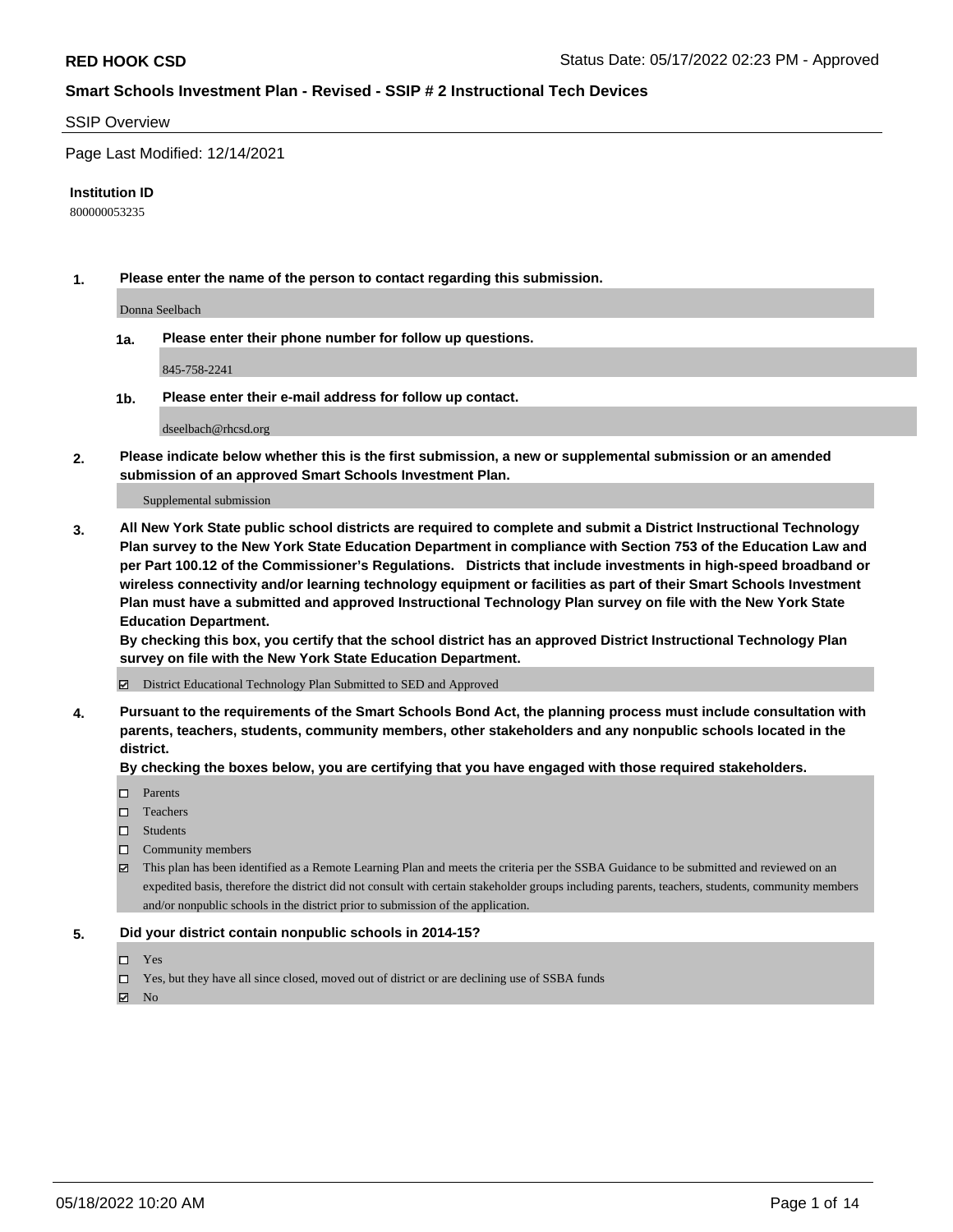## SSIP Overview

# Page Last Modified: 12/14/2021

### **6. Certify that the following required steps have taken place by checking the boxes below:**

- The district developed and the school board approved a preliminary Smart Schools Investment Plan.
- $\Box$  The preliminary plan was posted on the district website for at least 30 days. The district included an address to which any written comments on the plan should be sent.
- $\Box$  The school board conducted a hearing that enabled stakeholders to respond to the preliminary plan. This hearing may have occured as part of a normal Board meeting, but adequate notice of the event must have been provided through local media and the district website for at least two weeks prior to the meeting.
- The district prepared a final plan for school board approval and such plan has been approved by the school board.
- $\Box$  The final proposed plan that has been submitted has been posted on the district's website.
- This Plan has been identified as a Remote Learning Plan and meets the criteria per the SSBA Guidance to be submitted and reviewed on an expedited basis, therefore this plan has not met certain stakeholder engagement requirements including, consulting with nonpublic schools in advance of plan submission, having the school board conduct a hearing on the plan and/or posting the plan to the district website for a minimum of 30 days. This district will post the Remote Learning Plan to the district's website upon submission of the application.
- **6a. Please upload the proposed Smart Schools Investment Plan (SSIP) that was posted on the district's website, along with any supporting materials. Note that this should be different than your recently submitted Educational Technology Survey. The Final SSIP, as approved by the School Board, should also be posted on the website and remain there during the course of the projects contained therein.**

SSIP 2 - BOE Presentation slides.pdf SSIP 2 - UPDATED BOE Presentation slides.pdf

**6b. Enter the webpage address where the final Smart Schools Investment Plan is posted. The Plan should remain posted for the life of the included projects.**

https://www.redhookcentralschools.org/domain/41

**7. Please enter an estimate of the total number of students and staff that will benefit from this Smart Schools Investment Plan based on the cumulative projects submitted to date.**

1,080

**8. An LEA/School District may partner with one or more other LEA/School Districts to form a consortium to pool Smart Schools Bond Act funds for a project that meets all other Smart School Bond Act requirements. Each school district participating in the consortium will need to file an approved Smart Schools Investment Plan for the project and submit a signed Memorandum of Understanding that sets forth the details of the consortium including the roles of each respective district.**

 $\Box$  The district plans to participate in a consortium to partner with other school district(s) to implement a Smart Schools project.

#### **9. Please enter the name and 6-digit SED Code for each LEA/School District participating in the Consortium.**

| <b>Partner LEA/District</b> | <b>ISED BEDS Code</b> |
|-----------------------------|-----------------------|
| (No Response)               | (No Response)         |

## **10. Please upload a signed Memorandum of Understanding with all of the participating Consortium partners.**

(No Response)

#### **11. Your district's Smart Schools Bond Act Allocation is:**

\$1,341,006

# **12. Final 2014-15 BEDS Enrollment to calculate Nonpublic Sharing Requirement**

|            | l Public Enrollment | Nonpublic Enrollment | <b>Total Enrollment</b> | l Nonpublic Percentage |
|------------|---------------------|----------------------|-------------------------|------------------------|
| Enrollment | 1.919               |                      | 1.919.00                | 0.00                   |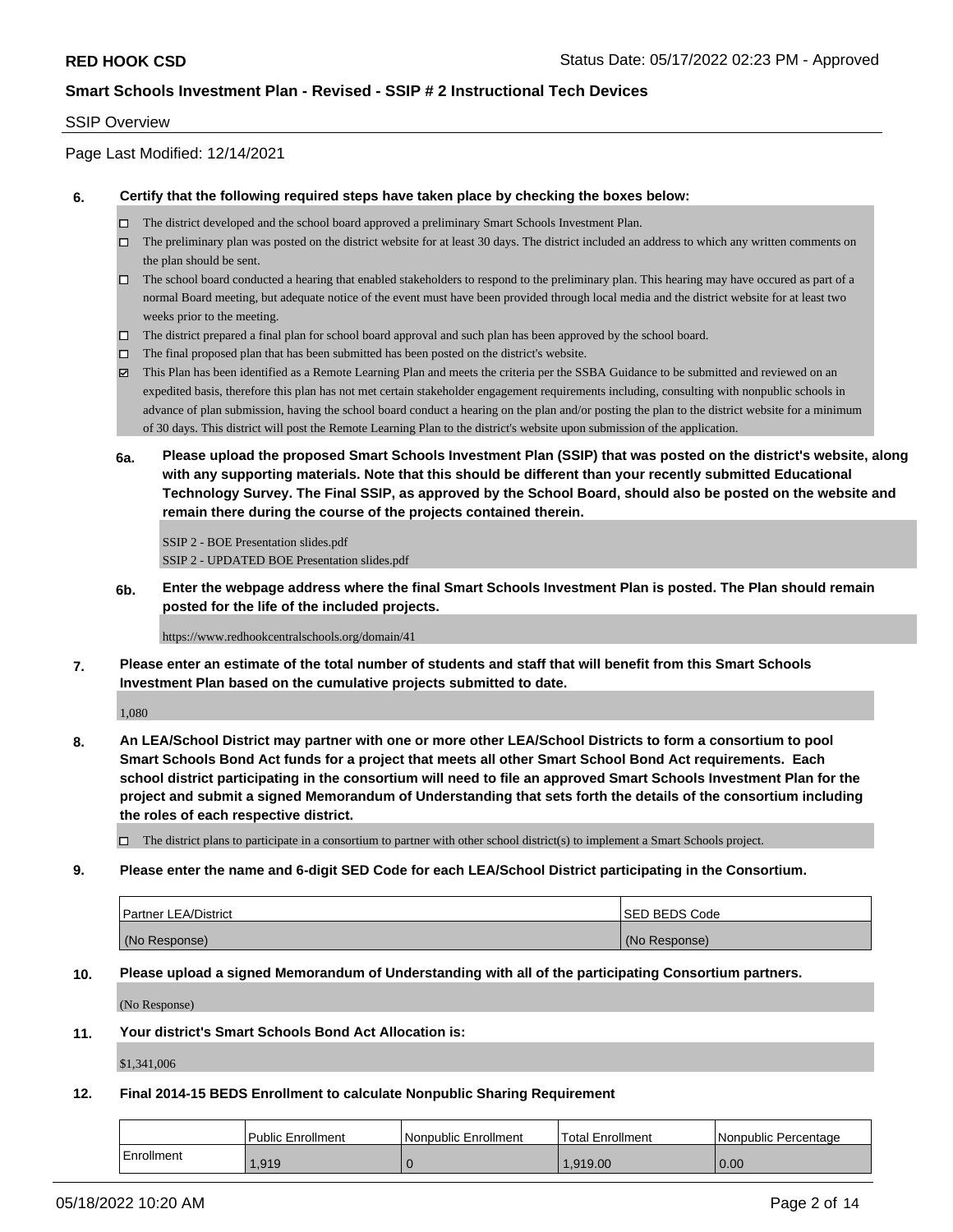## SSIP Overview

Page Last Modified: 12/14/2021

**13. This table compares each category budget total, as entered in that category's page, to the total expenditures listed in the category's expenditure table. Any discrepancies between the two must be resolved before submission.**

|                                                 | Sub-Allocations | <b>Expenditure Totals</b> | Difference |
|-------------------------------------------------|-----------------|---------------------------|------------|
| School Connectivity                             | 0.00            | 0.00                      | 0.00       |
| Connectivity Projects for<br><b>Communities</b> | 0.00            | 0.00                      | 0.00       |
| Classroom Technology                            | 976,384.50      | 976,384.50                | 0.00       |
| Pre-Kindergarten Classrooms                     | 0.00            | 0.00                      | 0.00       |
| Replace Transportable<br>Classrooms             | 0.00            | 0.00                      | 0.00       |
| High-Tech Security Features                     | 0.00            | 0.00                      | 0.00       |
| Nonpublic Loan                                  | 0.00            | 0.00                      | 0.00       |
| Totals:                                         | 976.384         | 976.384                   | 0          |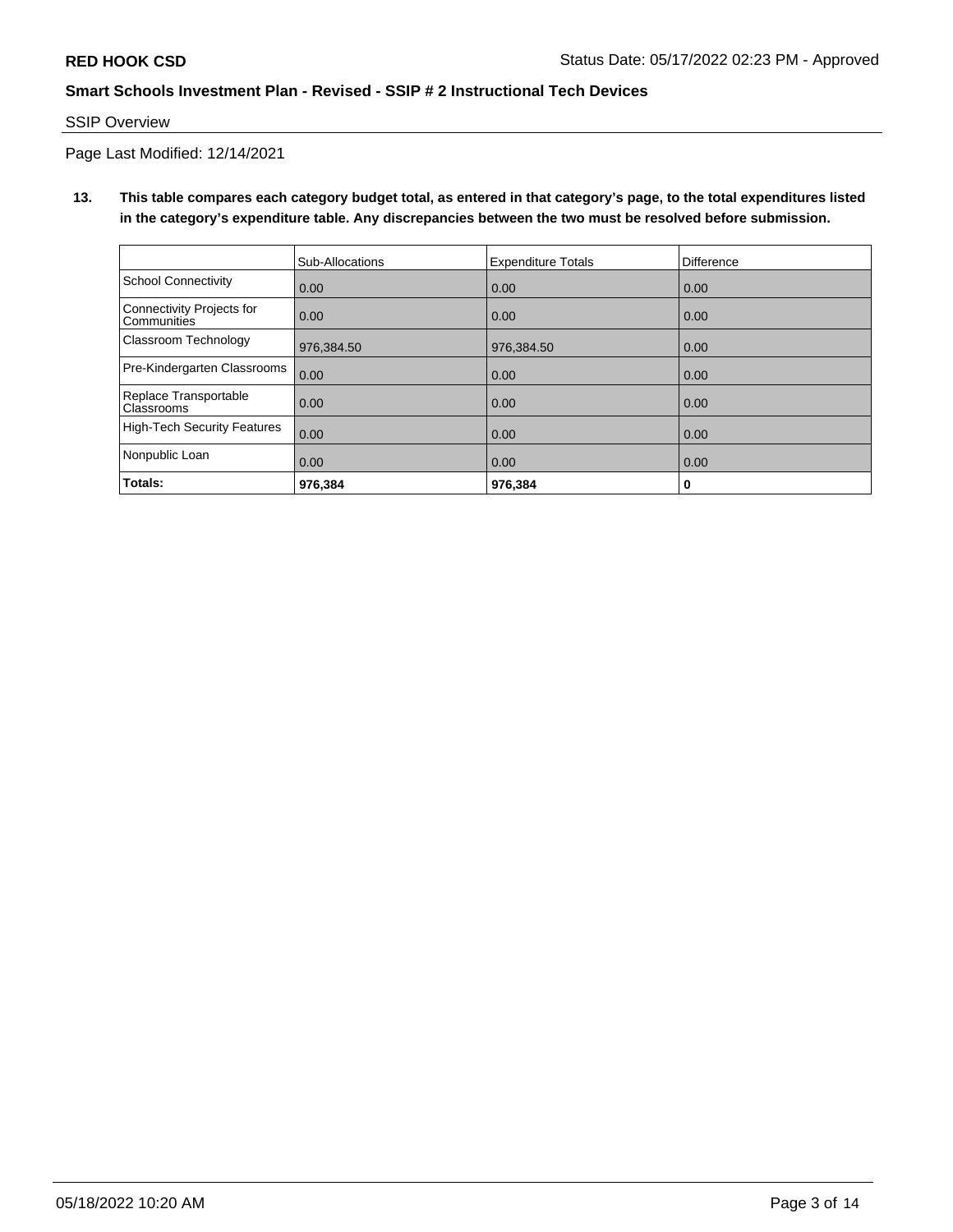## School Connectivity

Page Last Modified: 08/03/2021

- **1. In order for students and faculty to receive the maximum benefit from the technology made available under the Smart Schools Bond Act, their school buildings must possess sufficient connectivity infrastructure to ensure that devices can be used during the school day. Smart Schools Investment Plans must demonstrate that:**
	- **• sufficient infrastructure that meets the Federal Communications Commission's 100 Mbps per 1,000 students standard currently exists in the buildings where new devices will be deployed, or**
	- **• is a planned use of a portion of Smart Schools Bond Act funds, or**
	- **• is under development through another funding source.**

**Smart Schools Bond Act funds used for technology infrastructure or classroom technology investments must increase the number of school buildings that meet or exceed the minimum speed standard of 100 Mbps per 1,000 students and staff within 12 months. This standard may be met on either a contracted 24/7 firm service or a "burstable" capability. If the standard is met under the burstable criteria, it must be:**

**1. Specifically codified in a service contract with a provider, and**

**2. Guaranteed to be available to all students and devices as needed, particularly during periods of high demand, such as computer-based testing (CBT) periods.**

**Please describe how your district already meets or is planning to meet this standard within 12 months of plan submission.**

(No Response)

- **1a. If a district believes that it will be impossible to meet this standard within 12 months, it may apply for a waiver of this requirement, as described on the Smart Schools website. The waiver must be filed and approved by SED prior to submitting this survey.**
	- By checking this box, you are certifying that the school district has an approved waiver of this requirement on file with the New York State Education Department.
- **2. Connectivity Speed Calculator (Required). If the district currently meets the required speed, enter "Currently Met" in the last box: Expected Date When Required Speed Will be Met.**

|                         | l Number of     | Required Speed | Current Speed in   Expected Speed |                                      | Expected Date |
|-------------------------|-----------------|----------------|-----------------------------------|--------------------------------------|---------------|
|                         | <b>Students</b> | lin Mbps       | <b>Mbps</b>                       | to be Attained                       | When Required |
|                         |                 |                |                                   | Within 12 Months   Speed Will be Met |               |
| <b>Calculated Speed</b> | (No Response)   | 0.00           | (No Response)                     | (No Response)                        | (No Response) |

**3. Describe how you intend to use Smart Schools Bond Act funds for high-speed broadband and/or wireless connectivity projects in school buildings.**

(No Response)

**4. Describe the linkage between the district's District Instructional Technology Plan and how the proposed projects will improve teaching and learning. (There should be a link between your response to this question and your responses to Question 1 in Section IV - NYSED Initiatives Alignment: "Explain how the district use of instructional technology will serve as a part of a comprehensive and sustained effort to support rigorous academic standards attainment and performance improvement for students."** 

**Your answer should also align with your answers to the questions in Section II - Strategic Technology Planning and the associated Action Steps in Section III - Action Plan.)**

(No Response)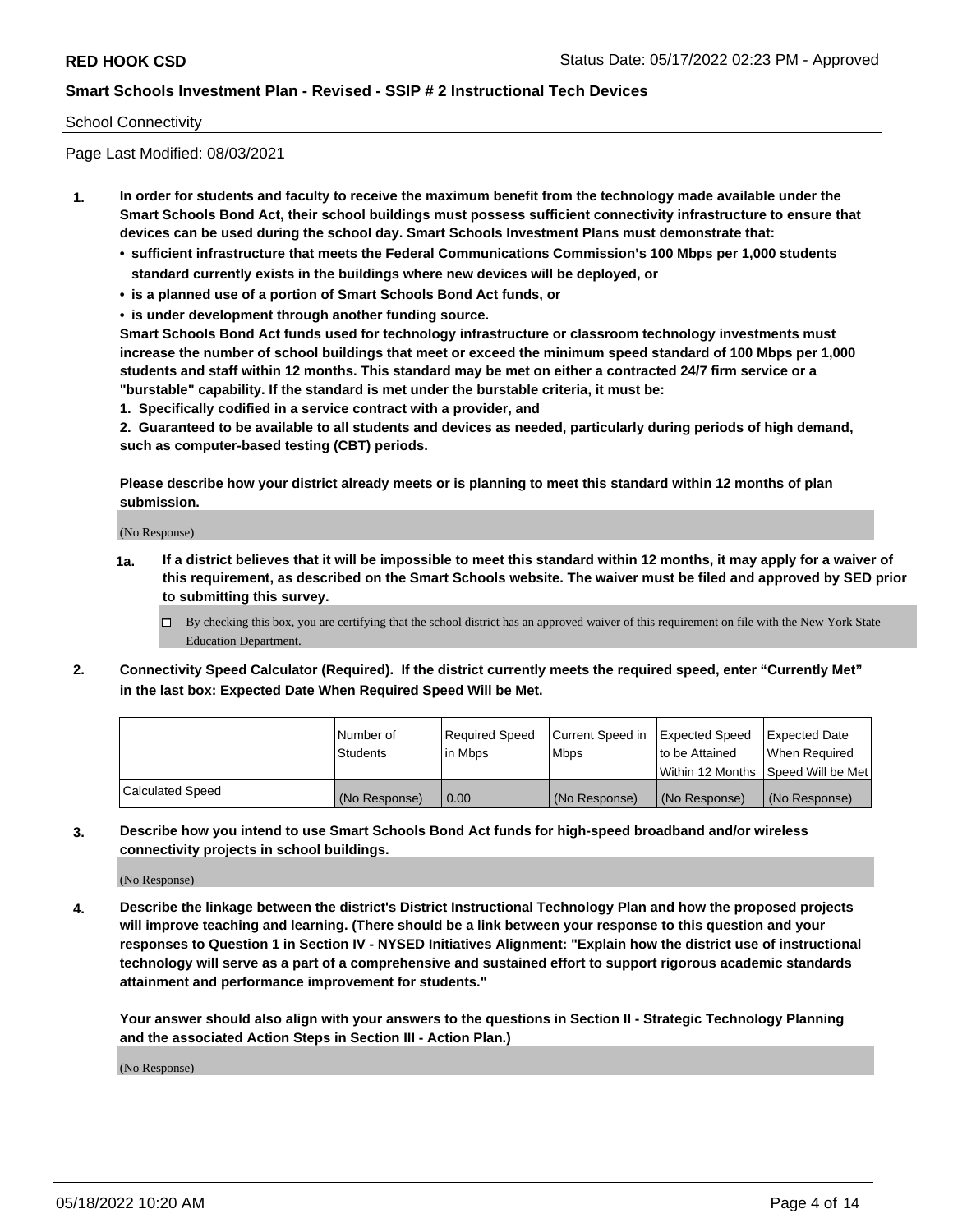### School Connectivity

Page Last Modified: 08/03/2021

**5. If the district wishes to have students and staff access the Internet from wireless devices within the school building, or in close proximity to it, it must first ensure that it has a robust Wi-Fi network in place that has sufficient bandwidth to meet user demand.**

**Please describe how you have quantified this demand and how you plan to meet this demand.**

(No Response)

**6. Smart Schools plans with any expenditures in the School Connectivity category require a project number from the Office of Facilities Planning. Districts must submit an SSBA LOI and receive project numbers prior to submitting the SSIP. As indicated on the LOI, some projects may be eligible for a streamlined review and will not require a building permit.**

**Please indicate on a separate row each project number given to you by the Office of Facilities Planning.**

| Project Number   |  |
|------------------|--|
| (No<br>Response) |  |

**7. Certain high-tech security and connectivity infrastructure projects may be eligible for an expedited review process as determined by the Office of Facilities Planning.**

**Was your project deemed eligible for streamlined review?**

(No Response)

#### **8. Include the name and license number of the architect or engineer of record.**

| Name          | License Number |
|---------------|----------------|
| (No Response) | (No Response)  |

#### **9. Public Expenditures – Loanable (Counts toward the nonpublic loan calculation)**

| Select the allowable expenditure type.<br>Repeat to add another item under each type. | <b>PUBLIC</b> Items to be<br>l Purchased | Quantity         | Cost Per Item    | <b>Total Cost</b> |
|---------------------------------------------------------------------------------------|------------------------------------------|------------------|------------------|-------------------|
| (No Response)                                                                         | (No Response)                            | (No<br>Response) | (No<br>Response) | $\overline{0.00}$ |
|                                                                                       |                                          | -0               | 0.00             |                   |

## **10. Public Expenditures – Non-Loanable (Does not count toward nonpublic loan calculation)**

| Select the allowable expenditure | <b>PUBLIC</b> Items to be purchased | Quantity      | Cost per Item | <b>Total Cost</b> |
|----------------------------------|-------------------------------------|---------------|---------------|-------------------|
| type.                            |                                     |               |               |                   |
| Repeat to add another item under |                                     |               |               |                   |
| each type.                       |                                     |               |               |                   |
| (No Response)                    | (No Response)                       | (No Response) | (No Response) | 0.00              |
|                                  |                                     | U             | 0.00          |                   |

## **11. Final 2014-15 BEDS Enrollment to calculate Nonpublic Sharing Requirement (no changes allowed.)**

|            | <b>Public Enrollment</b> | Nonpublic Enrollment | 'Total Enrollment | l Nonpublic Percentage |
|------------|--------------------------|----------------------|-------------------|------------------------|
| Enrollment | .919                     |                      | 1.919.00          | 0.00                   |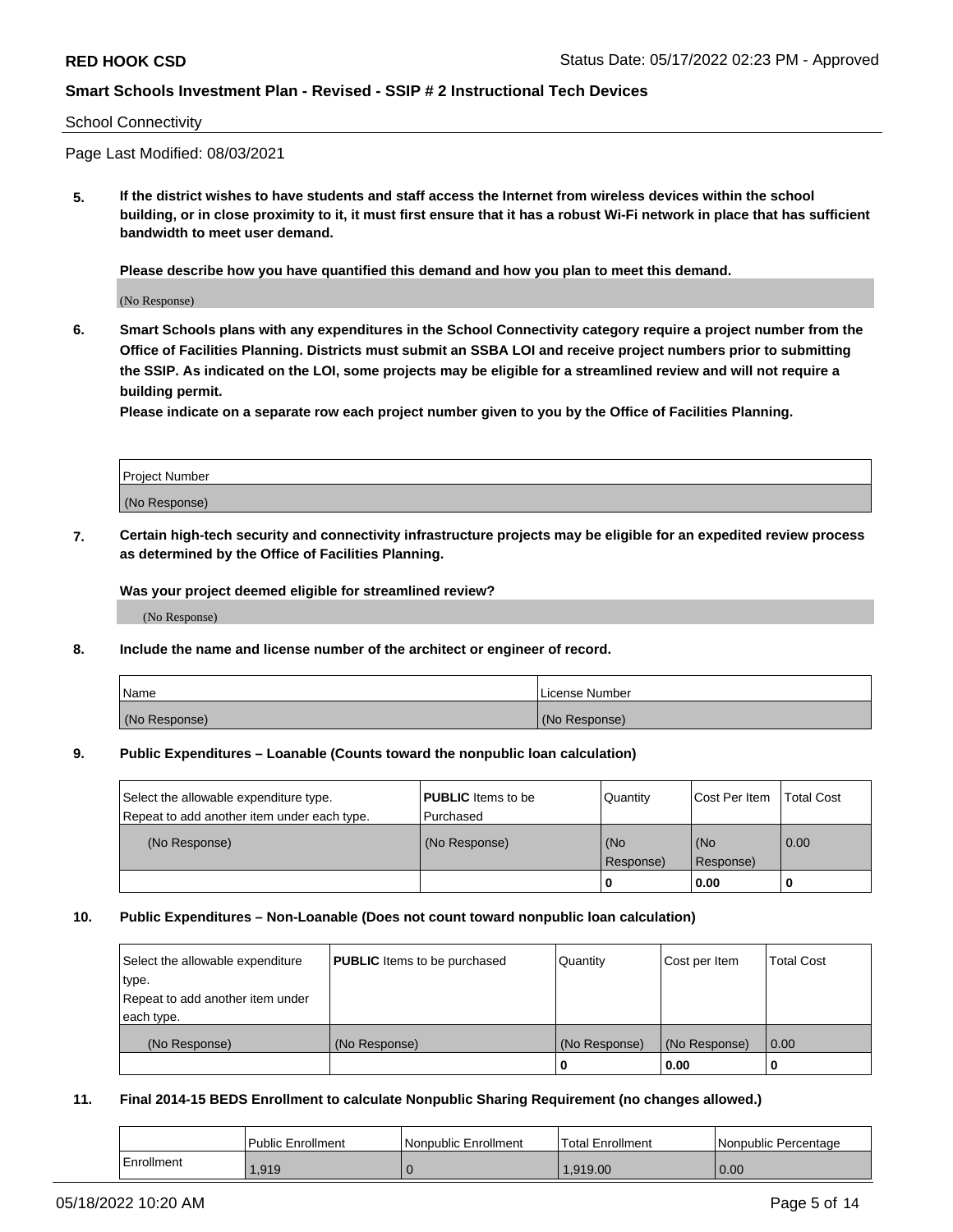# School Connectivity

Page Last Modified: 08/03/2021

# **12. Total Public Budget - Loanable (Counts toward the nonpublic loan calculation)**

|                                               | <b>Public Allocations</b> | <b>Estimated Nonpublic Loan</b><br>Amount | <b>Estimated Total Sub-Allocations</b> |
|-----------------------------------------------|---------------------------|-------------------------------------------|----------------------------------------|
| Network/Access Costs                          | (No Response)             | 0.00                                      | 0.00                                   |
| School Internal Connections and<br>Components | (No Response)             | 0.00                                      | 0.00                                   |
| Other                                         | (No Response)             | 0.00                                      | 0.00                                   |
| Totals:                                       | 0.00                      |                                           |                                        |

# **13. Total Public Budget – Non-Loanable (Does not count toward the nonpublic loan calculation)**

|                                            | Sub-          |
|--------------------------------------------|---------------|
|                                            | Allocation    |
| Network/Access Costs                       | (No Response) |
| <b>Outside Plant Costs</b>                 | (No Response) |
| School Internal Connections and Components | (No Response) |
| <b>Professional Services</b>               | (No Response) |
| Testing                                    | (No Response) |
| <b>Other Upfront Costs</b>                 | (No Response) |
| <b>Other Costs</b>                         | (No Response) |
| Totals:                                    | 0.00          |

## **14. School Connectivity Totals**

|                          | Total Sub-Allocations |
|--------------------------|-----------------------|
| Total Loanable Items     | 0.00                  |
| Total Non-Ioanable Items | 0.00                  |
| Totals:                  | 0                     |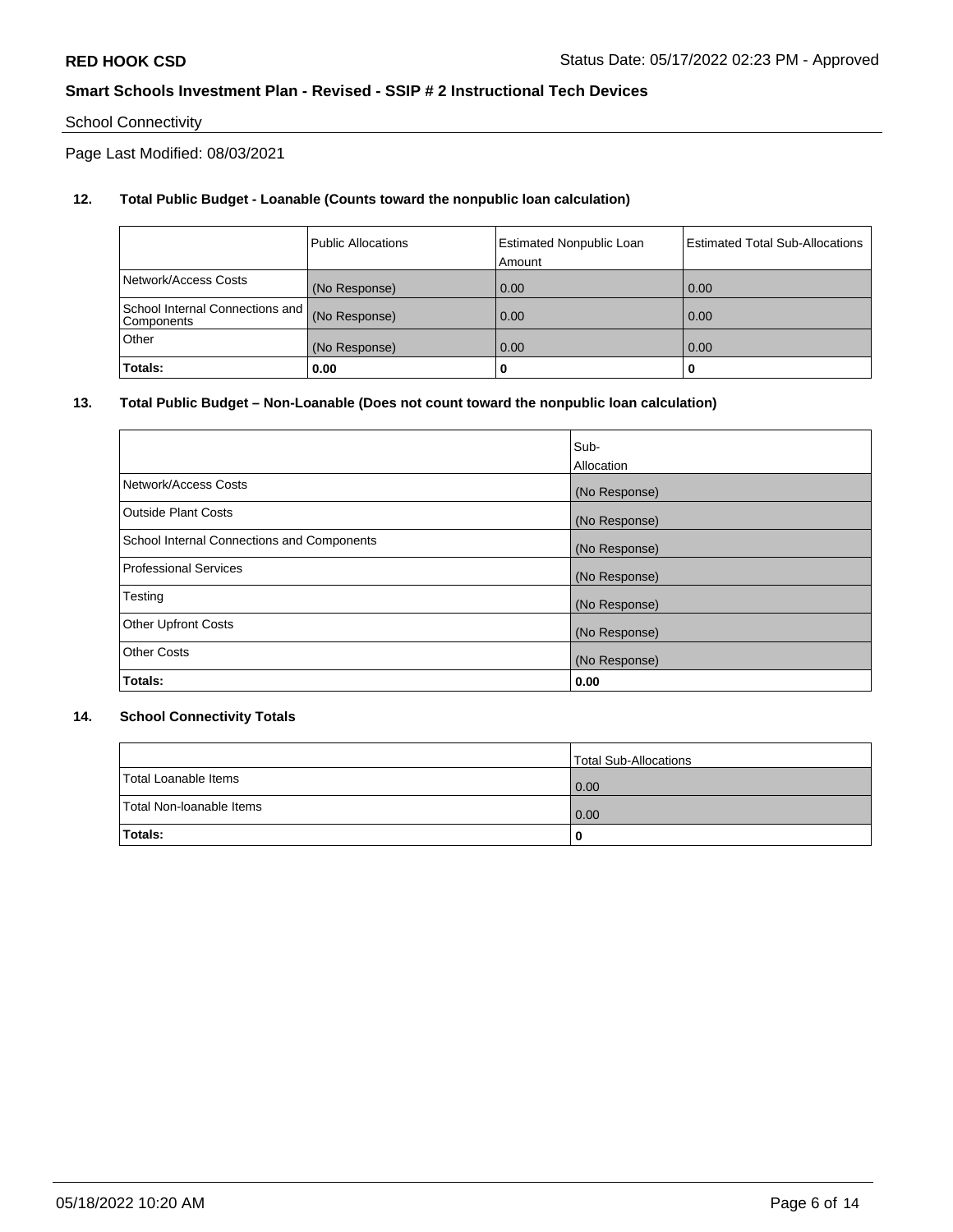Community Connectivity (Broadband and Wireless)

Page Last Modified: 08/03/2021

**1. Describe how you intend to use Smart Schools Bond Act funds for high-speed broadband and/or wireless connectivity projects in the community.**

(No Response)

**2. Please describe how the proposed project(s) will promote student achievement and increase student and/or staff access to the Internet in a manner that enhances student learning and/or instruction outside of the school day and/or school building.**

(No Response)

**3. Community connectivity projects must comply with all the necessary local building codes and regulations (building and related permits are not required prior to plan submission).**

 $\Box$  I certify that we will comply with all the necessary local building codes and regulations.

**4. Please describe the physical location of the proposed investment.**

(No Response)

**5. Please provide the initial list of partners participating in the Community Connectivity Broadband Project, along with their Federal Tax Identification (Employer Identification) number.**

| <b>Project Partners</b> | Federal ID#   |
|-------------------------|---------------|
| (No Response)           | (No Response) |

**6. Please detail the type, quantity, per unit cost and total cost of the eligible items under each sub-category.**

| Select the allowable expenditure | Item to be purchased | Quantity      | Cost per Item | <b>Total Cost</b> |
|----------------------------------|----------------------|---------------|---------------|-------------------|
| type.                            |                      |               |               |                   |
| Repeat to add another item under |                      |               |               |                   |
| each type.                       |                      |               |               |                   |
| (No Response)                    | (No Response)        | (No Response) | (No Response) | 0.00              |
|                                  |                      | 0             | 0.00          |                   |

**7. If you are submitting an allocation for Community Connectivity, complete this table.**

**Note that the calculated Total at the bottom of the table must equal the Total allocation for this category that you entered in the SSIP Overview overall budget.**

|                                    | Sub-Allocation |
|------------------------------------|----------------|
| Network/Access Costs               | (No Response)  |
| Outside Plant Costs                | (No Response)  |
| <b>Tower Costs</b>                 | (No Response)  |
| <b>Customer Premises Equipment</b> | (No Response)  |
| Professional Services              | (No Response)  |
| Testing                            | (No Response)  |
| <b>Other Upfront Costs</b>         | (No Response)  |
| <b>Other Costs</b>                 | (No Response)  |
| Totals:                            | 0.00           |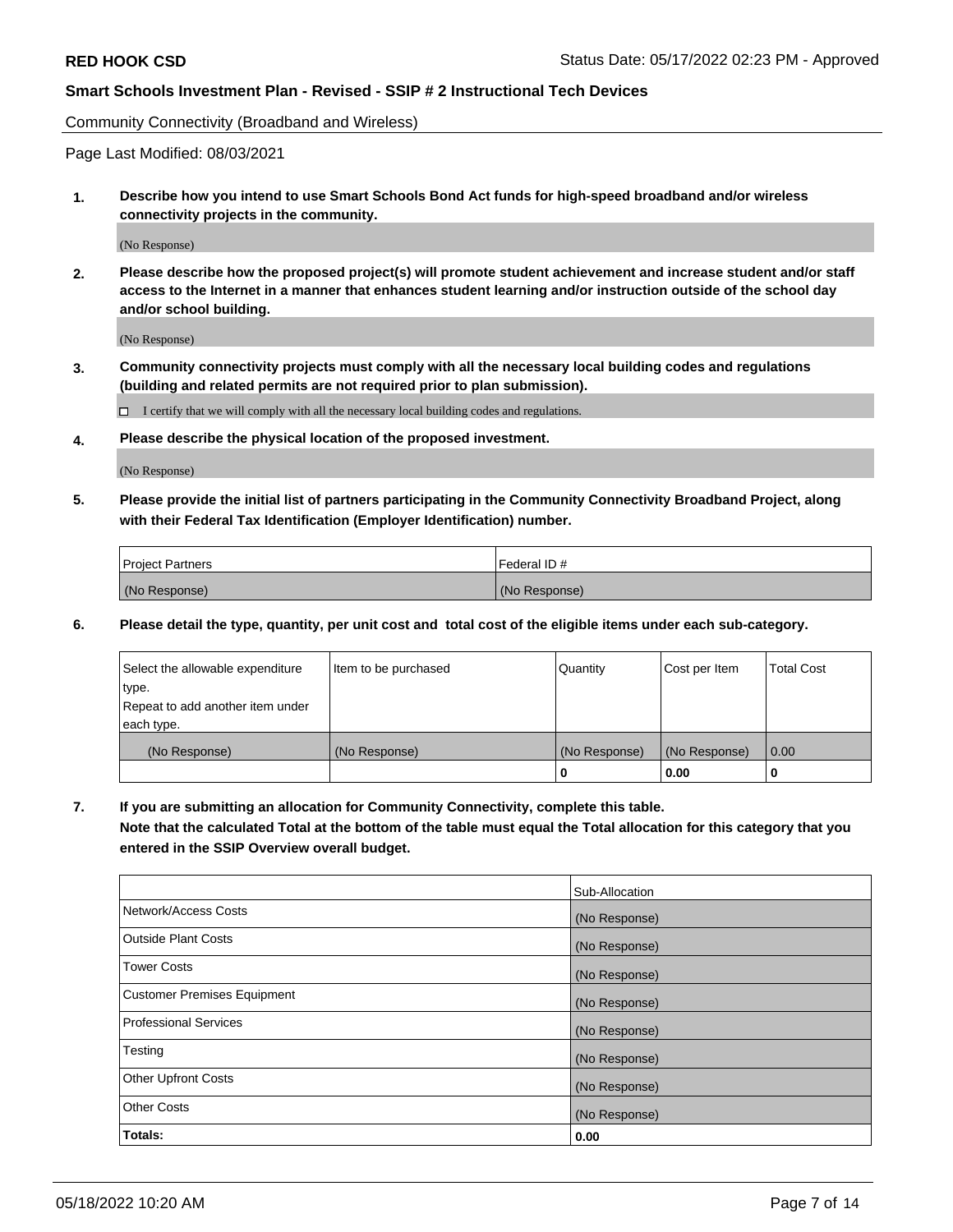## Classroom Learning Technology

Page Last Modified: 12/14/2021

**1. In order for students and faculty to receive the maximum benefit from the technology made available under the Smart Schools Bond Act, their school buildings must possess sufficient connectivity infrastructure to ensure that devices can be used during the school day. Smart Schools Investment Plans must demonstrate that sufficient infrastructure that meets the Federal Communications Commission's 100 Mbps per 1,000 students standard currently exists in the buildings where new devices will be deployed, or is a planned use of a portion of Smart Schools Bond Act funds, or is under development through another funding source.**

**Smart Schools Bond Act funds used for technology infrastructure or classroom technology investments must increase the number of school buildings that meet or exceed the minimum speed standard of 100 Mbps per 1,000 students and staff within 12 months. This standard may be met on either a contracted 24/7 firm service or a "burstable" capability. If the standard is met under the burstable criteria, it must be:**

**1. Specifically codified in a service contract with a provider, and**

**2. Guaranteed to be available to all students and devices as needed, particularly during periods of high demand, such as computer-based testing (CBT) periods.**

**Please describe how your district already meets or is planning to meet this standard within 12 months of plan submission.**

The district has a guaranteed 800 Mbps synchronous internet connection shared amongst all three school buildings. All of our students are collectively served by this single connection.

- **1a. If a district believes that it will be impossible to meet this standard within 12 months, it may apply for a waiver of this requirement, as described on the Smart Schools website. The waiver must be filed and approved by SED prior to submitting this survey.**
	- By checking this box, you are certifying that the school district has an approved waiver of this requirement on file with the New York State Education Department.
- **2. Connectivity Speed Calculator (Required). If the district currently meets the required speed, enter "Currently Met" in the last box: Expected Date When Required Speed Will be Met.**

|                         | Number of<br><b>Students</b> | Required Speed<br>l in Mbps | Current Speed in<br>Mbps <sup>1</sup> | <b>Expected Speed</b><br>to be Attained<br>Within 12 Months SDeed Will be Met | Expected Date<br>When Required |
|-------------------------|------------------------------|-----------------------------|---------------------------------------|-------------------------------------------------------------------------------|--------------------------------|
| <b>Calculated Speed</b> | 1.670                        | 167.00                      | 800                                   | <b>CURRENTLY</b><br><b>MET</b>                                                | <b>CURRENTLY</b><br><b>MET</b> |

**3. If the district wishes to have students and staff access the Internet from wireless devices within the school building, or in close proximity to it, it must first ensure that it has a robust Wi-Fi network in place that has sufficient bandwidth to meet user demand.**

**Please describe how you have quantified this demand and how you plan to meet this demand.**

The district has a guaranteed 800 Mbps synchronous internet connection shared amongst all three school buildings. All of our students are collectively served by this single connection. Our wireless network hardware infrastructure consists of 235 Extreme Networks-brand access points in all instructional spaces (classrooms, libraries, gymnasiums, conference and meeting rooms, and offices.)

**4. All New York State public school districts are required to complete and submit an Instructional Technology Plan survey to the New York State Education Department in compliance with Section 753 of the Education Law and per Part 100.12 of the Commissioner's Regulations.**

**Districts that include educational technology purchases as part of their Smart Schools Investment Plan must have a submitted and approved Instructional Technology Plan survey on file with the New York State Education Department.**

By checking this box, you are certifying that the school district has an approved Instructional Technology Plan survey on file with the New York State Education Department.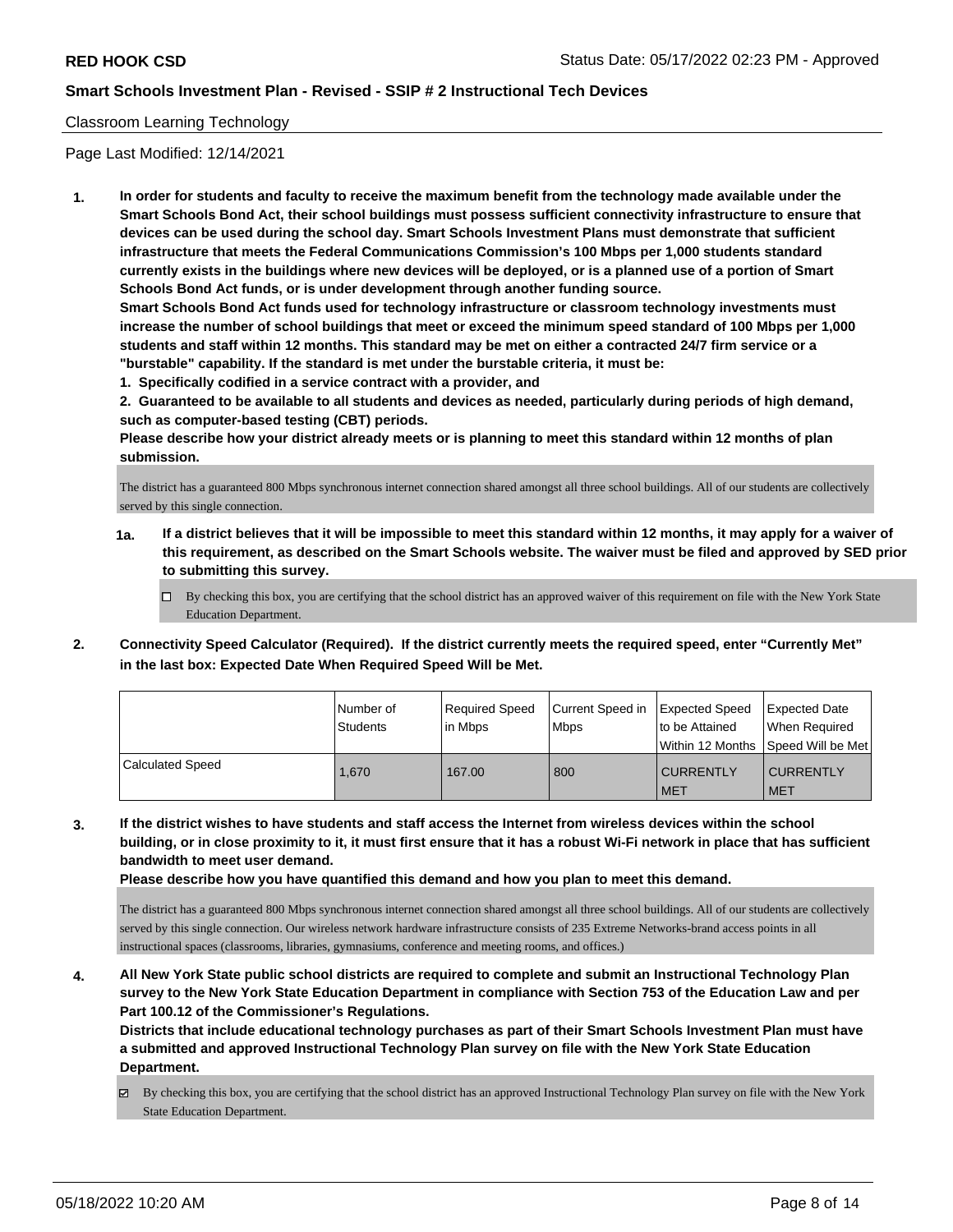### Classroom Learning Technology

Page Last Modified: 12/14/2021

**5. Describe the devices you intend to purchase and their compatibility with existing or planned platforms or systems. Specifically address the adequacy of each facility's electrical, HVAC and other infrastructure necessary to install and support the operation of the planned technology.**

MacBooks Air for all students grades 6 - 12. This step-up to a one-to-one hardware deployment for our middle school and high school students increases device availabilty from our existing handful of shared carts of MacBooks Air. As such, the additional MacBooks for home/school use will have negligible impact on the building's existing electrical, HVAC and other infrastructures. All of the platforms we presently use on the cart MacBooks will be compatible with the one-to-one MacBook deployment.

## **6. Describe how the proposed technology purchases will:**

- **> enhance differentiated instruction;**
- **> expand student learning inside and outside the classroom;**
- **> benefit students with disabilities and English language learners; and**
- **> contribute to the reduction of other learning gaps that have been identified within the district.**

**The expectation is that districts will place a priority on addressing the needs of students who struggle to succeed in a rigorous curriculum. Responses in this section should specifically address this concern and align with the district's Instructional Technology Plan (in particular Question 2 of E. Curriculum and Instruction: "Does the district's instructional technology plan address the needs of students with disabilities to ensure equitable access to instruction, materials and assessments?" and Question 3 of the same section: "Does the district's instructional technology plan address the provision of assistive technology specifically for students with disabilities to ensure access to and participation in the general curriculum?")**

**In addition, describe how the district ensures equitable access to instruction, materials and assessments and participation in the general curriculum for both SWD and English Language Learners/Multilingual Learners (ELL/MLL) students.**

**Please note: If this plan has been identified as a Remote Learning Plan to be submitted and reviewed on an expedited basis, the district should explain how this plan will facilitate remote and hybrid learning, in lieu of responding to the question above.**

This Remote Learning Plan submission will greatly enhance our remote and hybrid learning environment by allowing us to provide the same hardware/software solution to ALL students in the middle and high schools. The 2020-21 school year was an exercise in "making due" with a blend of student-owned devices and school-use devices loaned to students for use at home. We got through the year but it was at best challenging for students, their families, teachers and the IT support team to deal with so many varied hardware devices, operating systems and competing needs amongst siblings for access to a device.

**7. Where appropriate, describe how the proposed technology purchases will enhance ongoing communication with parents and other stakeholders and help the district facilitate technology-based regional partnerships, including distance learning and other efforts.**

The use of Microsoft Teams as an instructional content delivery platform for classes in the secondary grade levels has an add-on feature called "Parent Digest" which sends weekly emails to designated parents/guardians of students for each of the Teams the students are a part of. This has been a valuable addition to the existing general-information tools (Parent Portal for grades, SchoolMessenger for general announcements) in place to keep parents informed of their students' progress wtih assignments within the Teams environment.

Providing every student in grades 6 - 12 with a MacBook will make it easier for any student interested in participating in any number of the distancelearning offerings in our region to do so.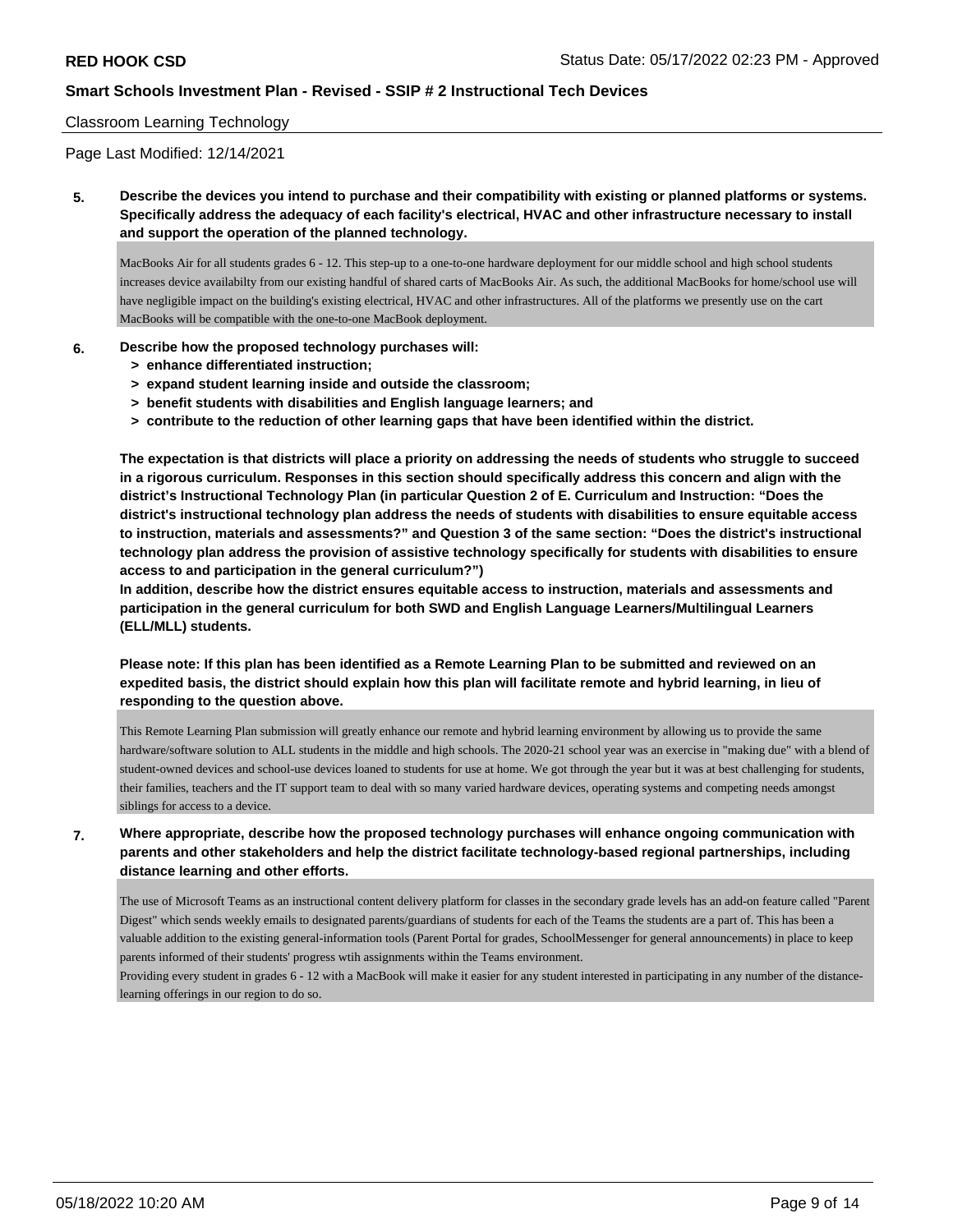## Classroom Learning Technology

Page Last Modified: 12/14/2021

**8. Describe the district's plan to provide professional development to ensure that administrators, teachers and staff can employ the technology purchased to enhance instruction successfully.**

**Note: This response should be aligned and expanded upon in accordance with your district's response to Question 1 of F. Professional Development of your Instructional Technology Plan: "Please provide a summary of professional development offered to teachers and staff, for the time period covered by this plan, to support technology to enhance teaching and learning. Please include topics, audience and method of delivery within your summary."**

**Please note: If this plan has been identified as a Remote Learning Plan to be submitted and reviewed on an expedited basis, the district should provide a statement confirming that the district has provided or will provide professional development on these devices to its staff, in lieu of responding to the question above.**

All of our students and teachers spent the 2020-21 school year in "real time" professional development on the use of devices for remote learning. At the secondary grades (6 - 12), we standardized on using Microsoft Teams as our remote and hybrid learning platform. We plan to continue its use in the 2021-22 school year with additional supports in place for teachers using the auto-create Teams based on class rosters in our student management system. We will also continue our use of the "Parent Digest" weekly email in Microsoft Teams which sends a summary email to every parent/guardian on Sundays of the completed and incomplete assignments in each of their student's Teams.

**9. Districts must contact one of the SUNY/CUNY teacher preparation programs listed on the document on the left side of the page that supplies the largest number of the district's new teachers to request advice on innovative uses and best practices at the intersection of pedagogy and educational technology.**

By checking this box, you certify that you have contacted the SUNY/CUNY teacher preparation program that supplies the largest number of your new teachers to request advice on these issues.

**9a. Please enter the name of the SUNY or CUNY Institution that you contacted.**

SUNY New Paltz

**9b. Enter the primary Institution phone number.**

845-257-7869

**9c. Enter the name of the contact person with whom you consulted and/or will be collaborating with on innovative uses of technology and best practices.**

Dean Rene Antrop-Gonzalez

**10. To ensure the sustainability of technology purchases made with Smart Schools funds, districts must demonstrate a long-term plan to maintain and replace technology purchases supported by Smart Schools Bond Act funds. This sustainability plan shall demonstrate a district's capacity to support recurring costs of use that are ineligible for Smart Schools Bond Act funding such as device maintenance, technical support, Internet and wireless fees, maintenance of hotspots, staff professional development, building maintenance and the replacement of incidental items. Further, such a sustainability plan shall include a long-term plan for the replacement of purchased devices and equipment at the end of their useful life with other funding sources.**

 $\boxtimes$  By checking this box, you certify that the district has a sustainability plan as described above.

**11. Districts must ensure that devices purchased with Smart Schools Bond funds will be distributed, prepared for use, maintained and supported appropriately. Districts must maintain detailed device inventories in accordance with generally accepted accounting principles.**

By checking this box, you certify that the district has a distribution and inventory management plan and system in place.

**12. Please detail the type, quantity, per unit cost and total cost of the eligible items under each sub-category.**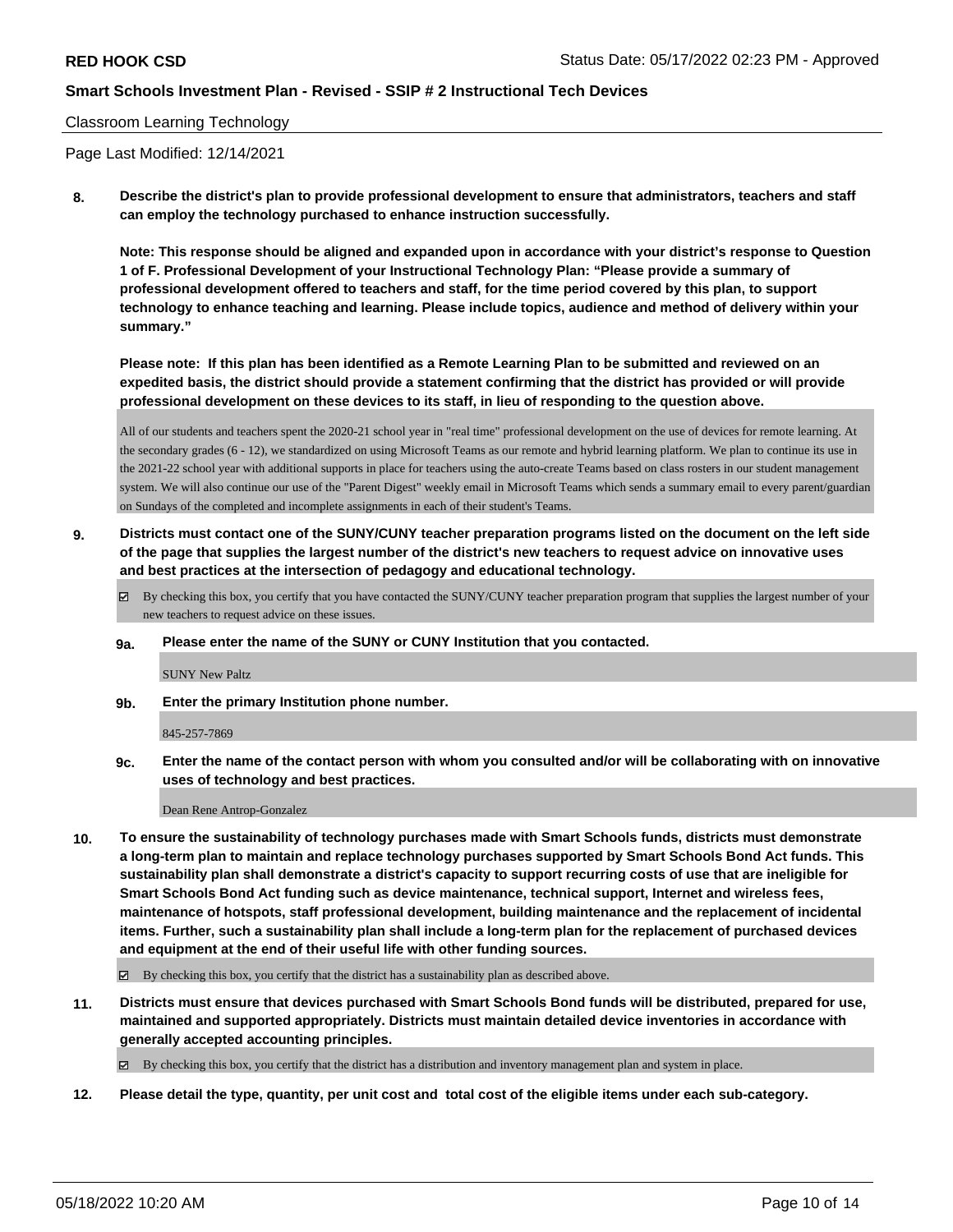# Classroom Learning Technology

Page Last Modified: 12/14/2021

| Select the allowable expenditure | I Item to be Purchased        | Quantity | Cost per Item | <b>Total Cost</b> |
|----------------------------------|-------------------------------|----------|---------------|-------------------|
| type.                            |                               |          |               |                   |
| Repeat to add another item under |                               |          |               |                   |
| each type.                       |                               |          |               |                   |
| <b>Laptop Computers</b>          | MacBook Air                   | 910      | 1,008.00      | 917,280.00        |
| <b>Other Costs</b>               | STM shell-style case          | 910      | 29.95         | 27,254.50         |
| <b>Other Costs</b>               | JAMF mobile device management | 910      | 35.00         | 31,850.00         |
|                                  | licenses                      |          |               |                   |
|                                  |                               | 2,730    | 1,072.95      | 976,384           |

# **13. Final 2014-15 BEDS Enrollment to calculate Nonpublic Sharing Requirement (no changes allowed.)**

|            | l Public Enrollment | Nonpublic Enrollment | l Total Enrollment | Nonpublic<br>l Percentage |
|------------|---------------------|----------------------|--------------------|---------------------------|
| Enrollment | 1.919               |                      | 1.919.00           | 0.00                      |

## **14. If you are submitting an allocation for Classroom Learning Technology complete this table.**

|                          | Public School Sub-Allocation | <b>Estimated Nonpublic Loan</b><br>Amount<br>(Based on Percentage Above) | Estimated Total Public and<br>Nonpublic Sub-Allocation |
|--------------------------|------------------------------|--------------------------------------------------------------------------|--------------------------------------------------------|
| Interactive Whiteboards  | 0.00                         | 0.00                                                                     | 0.00                                                   |
| <b>Computer Servers</b>  | 0.00                         | 0.00                                                                     | 0.00                                                   |
| <b>Desktop Computers</b> | 0.00                         | 0.00                                                                     | 0.00                                                   |
| <b>Laptop Computers</b>  | 917,280.00                   | 0.00                                                                     | 917,280.00                                             |
| <b>Tablet Computers</b>  | 0.00                         | 0.00                                                                     | 0.00                                                   |
| <b>Other Costs</b>       | 59,104.50                    | 0.00                                                                     | 59,104.50                                              |
| Totals:                  | 976,384.50                   | 0                                                                        | 976,384                                                |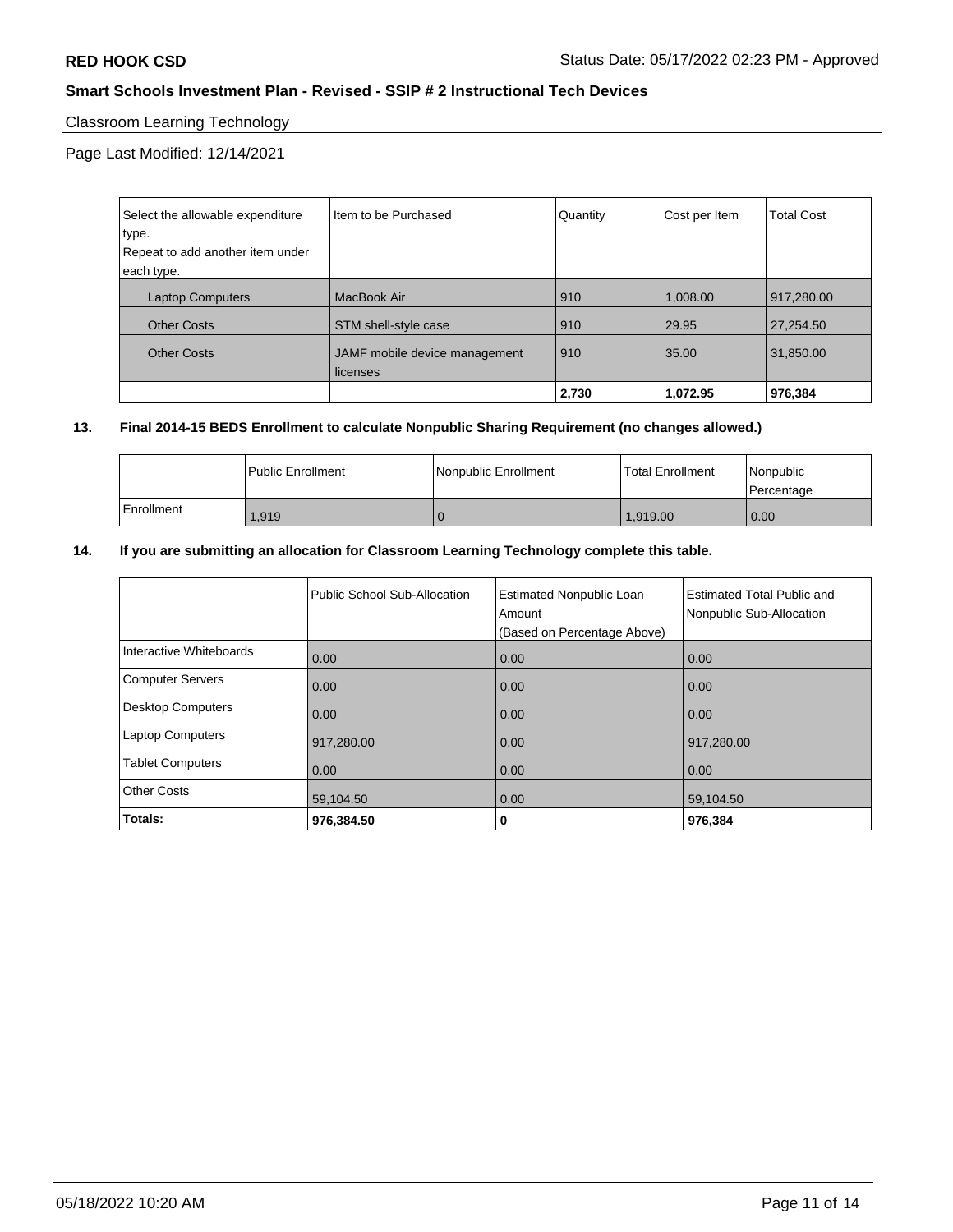### Pre-Kindergarten Classrooms

Page Last Modified: 08/03/2021

**1. Provide information regarding how and where the district is currently serving pre-kindergarten students and justify the need for additional space with enrollment projections over 3 years.**

(No Response)

- **2. Describe the district's plan to construct, enhance or modernize education facilities to accommodate prekindergarten programs. Such plans must include:**
	- **Specific descriptions of what the district intends to do to each space;**
	- **An affirmation that new pre-kindergarten classrooms will contain a minimum of 900 square feet per classroom;**
	- **The number of classrooms involved;**
	- **The approximate construction costs per classroom; and**
	- **Confirmation that the space is district-owned or has a long-term lease that exceeds the probable useful life of the improvements.**

(No Response)

**3. Smart Schools Bond Act funds may only be used for capital construction costs. Describe the type and amount of additional funds that will be required to support ineligible ongoing costs (e.g. instruction, supplies) associated with any additional pre-kindergarten classrooms that the district plans to add.**

(No Response)

**4. All plans and specifications for the erection, repair, enlargement or remodeling of school buildings in any public school district in the State must be reviewed and approved by the Commissioner. Districts that plan capital projects using their Smart Schools Bond Act funds will undergo a Preliminary Review Process by the Office of Facilities Planning.**

**Please indicate on a separate row each project number given to you by the Office of Facilities Planning.**

| Project Number |  |
|----------------|--|
| (No Response)  |  |

**5. Please detail the type, quantity, per unit cost and total cost of the eligible items under each sub-category.**

| Select the allowable expenditure | Item to be purchased | Quantity      | Cost per Item | <b>Total Cost</b> |
|----------------------------------|----------------------|---------------|---------------|-------------------|
| type.                            |                      |               |               |                   |
| Repeat to add another item under |                      |               |               |                   |
| each type.                       |                      |               |               |                   |
| (No Response)                    | (No Response)        | (No Response) | (No Response) | 0.00              |
|                                  |                      | 0             | 0.00          |                   |

**6. If you have made an allocation for Pre-Kindergarten Classrooms, complete this table.**

**Note that the calculated Total at the bottom of the table must equal the Total allocation for this category that you entered in the SSIP Overview overall budget.**

|                                          | Sub-Allocation |
|------------------------------------------|----------------|
| Construct Pre-K Classrooms               | (No Response)  |
| Enhance/Modernize Educational Facilities | (No Response)  |
| <b>Other Costs</b>                       | (No Response)  |
| Totals:                                  | 0.00           |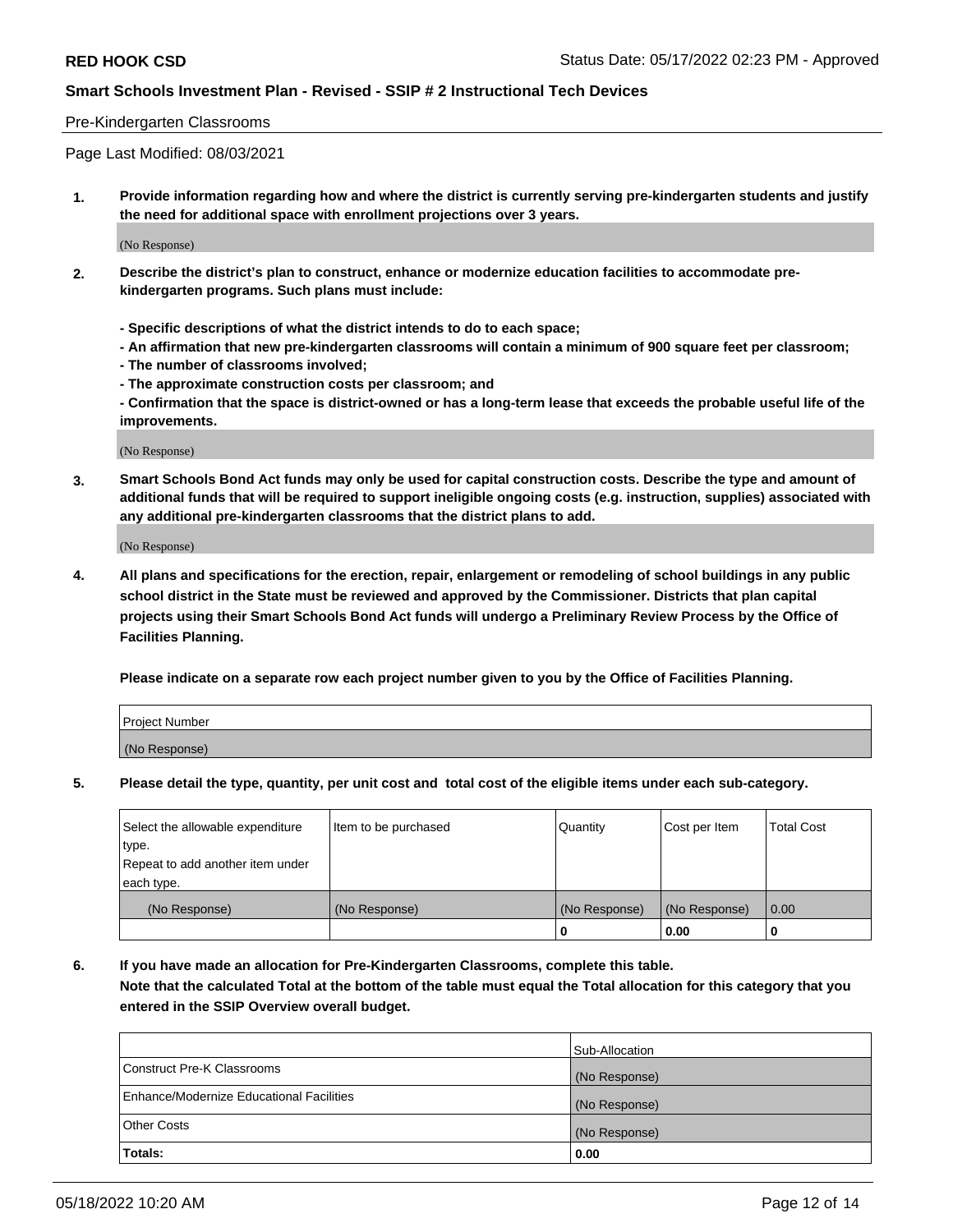#### Replace Transportable Classrooms

Page Last Modified: 08/03/2021

**1. Describe the district's plan to construct, enhance or modernize education facilities to provide high-quality instructional space by replacing transportable classrooms.**

(No Response)

**2. All plans and specifications for the erection, repair, enlargement or remodeling of school buildings in any public school district in the State must be reviewed and approved by the Commissioner. Districts that plan capital projects using their Smart Schools Bond Act funds will undergo a Preliminary Review Process by the Office of Facilities Planning.**

**Please indicate on a separate row each project number given to you by the Office of Facilities Planning.**

| <b>Project Number</b> |  |
|-----------------------|--|
| (No Response)         |  |

**3. For large projects that seek to blend Smart Schools Bond Act dollars with other funds, please note that Smart Schools Bond Act funds can be allocated on a pro rata basis depending on the number of new classrooms built that directly replace transportable classroom units.**

**If a district seeks to blend Smart Schools Bond Act dollars with other funds describe below what other funds are being used and what portion of the money will be Smart Schools Bond Act funds.**

(No Response)

**4. Please detail the type, quantity, per unit cost and total cost of the eligible items under each sub-category.**

| Select the allowable expenditure | Item to be purchased | Quantity      | Cost per Item | <b>Total Cost</b> |
|----------------------------------|----------------------|---------------|---------------|-------------------|
| type.                            |                      |               |               |                   |
| Repeat to add another item under |                      |               |               |                   |
| each type.                       |                      |               |               |                   |
| (No Response)                    | (No Response)        | (No Response) | (No Response) | 0.00              |
|                                  |                      | U             | 0.00          |                   |

**5. If you have made an allocation for Replace Transportable Classrooms, complete this table.**

**Note that the calculated Total at the bottom of the table must equal the Total allocation for this category that you entered in the SSIP Overview overall budget.**

|                                                | Sub-Allocation |
|------------------------------------------------|----------------|
| Construct New Instructional Space              | (No Response)  |
| Enhance/Modernize Existing Instructional Space | (No Response)  |
| <b>Other Costs</b>                             | (No Response)  |
| Totals:                                        | 0.00           |